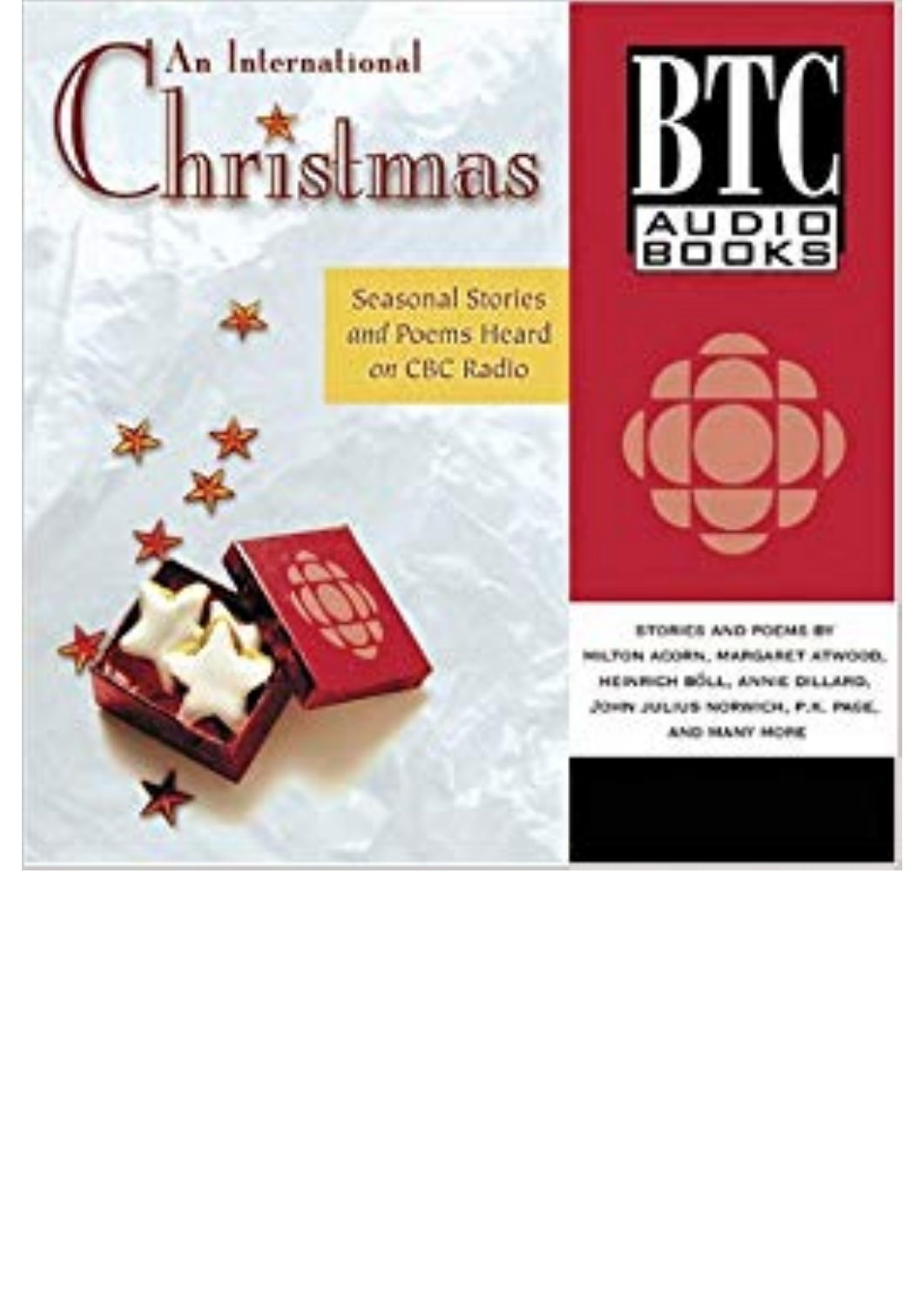*Margaret Laurence*

**An International Christmas: Seasonal Stories and Poems from Canada and Around the World**

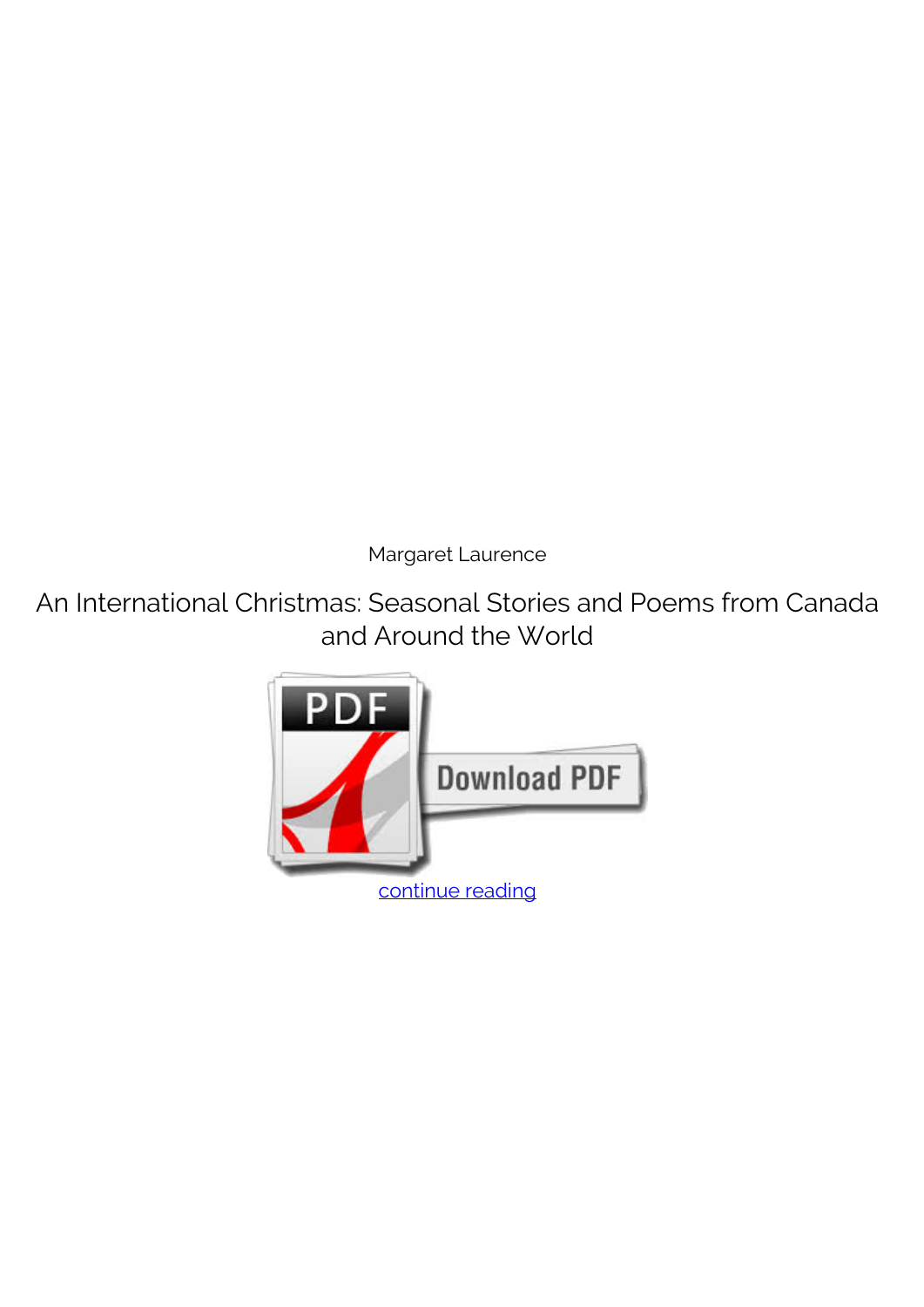CBC Radio has broadcast countless Christmas stories and poems through the years. Listeners have rejoiced in the wry humour of Grace Paley's tale "The Loudest Voice" and laughed aloud at poet John Julius Norwich's clever twist on "The Twelve Times of Christmas." A GLOBAL Christmas makes enjoying Christmas literature as easy as playing Christmas music. So put another log on the fire and listen in! With something for all age groups, this entertaining sound compilation includes heartwarming Xmas fiction by Margaret Laurence, Roy MacGregor, Tim Wynne-Jones, Maureen Hull, Annie Dillard, Grace Paley, and Heinrich Boll. Web page, Milton Acorn, and John Terpstra, along with Britain's John Julius Norwich and Wendy Cope.K. It also features poetry by such celebrated Canadian poets as P. Experience a northern Christmas in Roy MacGregor's much loved fable "The Christmas Spoon." Step into the sneakers of a repentent German husband in a touching story by Heinrich Boll, and consider the aftermath of all those Christmas-morning sweets in the hilarious American poem "THE NIGHT TIME After Christmas." Right now, for the very first time, these seasonal treasures can be appreciated on CD. A GLOBAL Christmas includes seven tales and eight poems by well-known authors from Canada, the United States, Britain, and Germany.



[continue reading](http://bit.ly/2Tge8Fv)